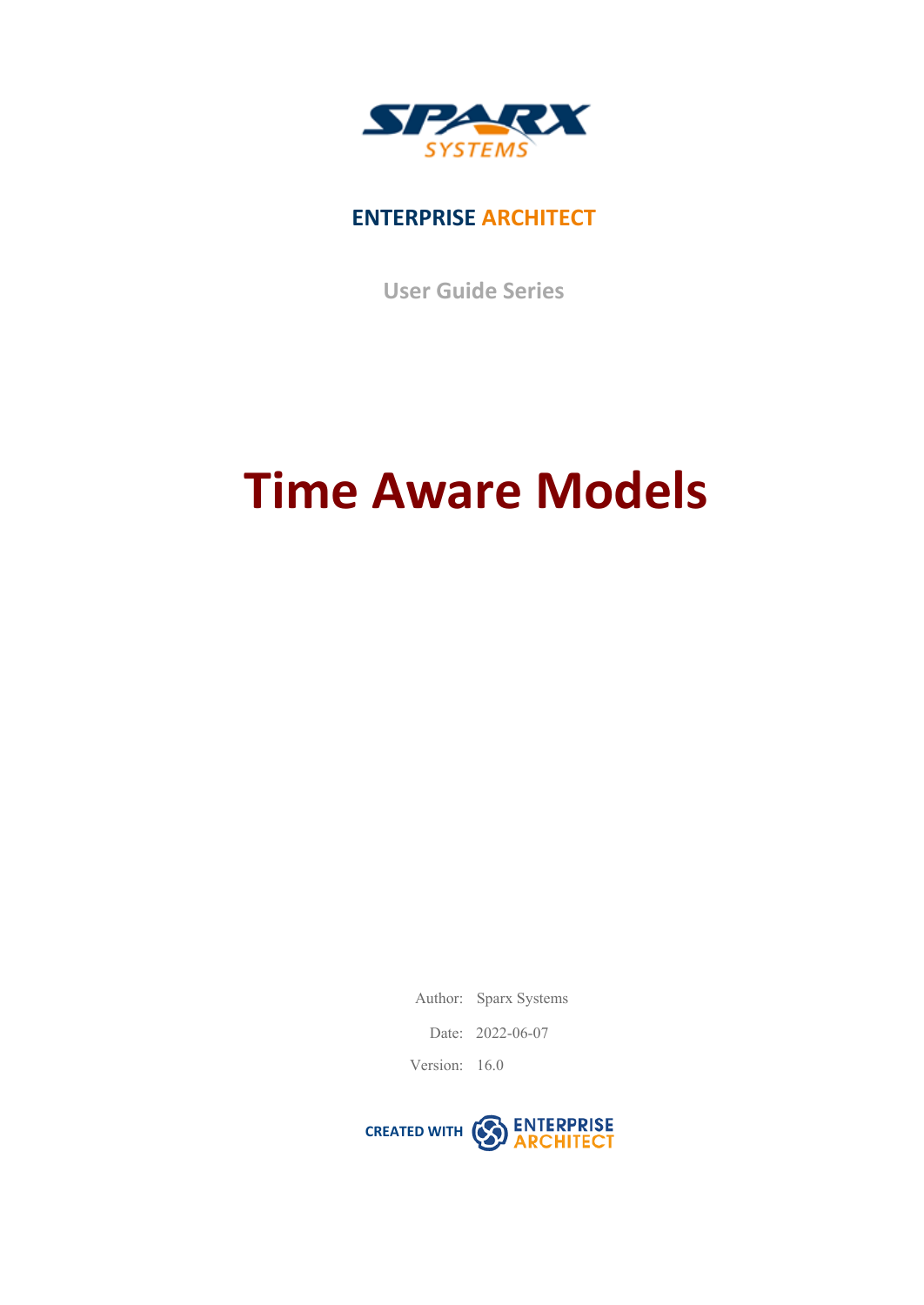### **Table of Contents**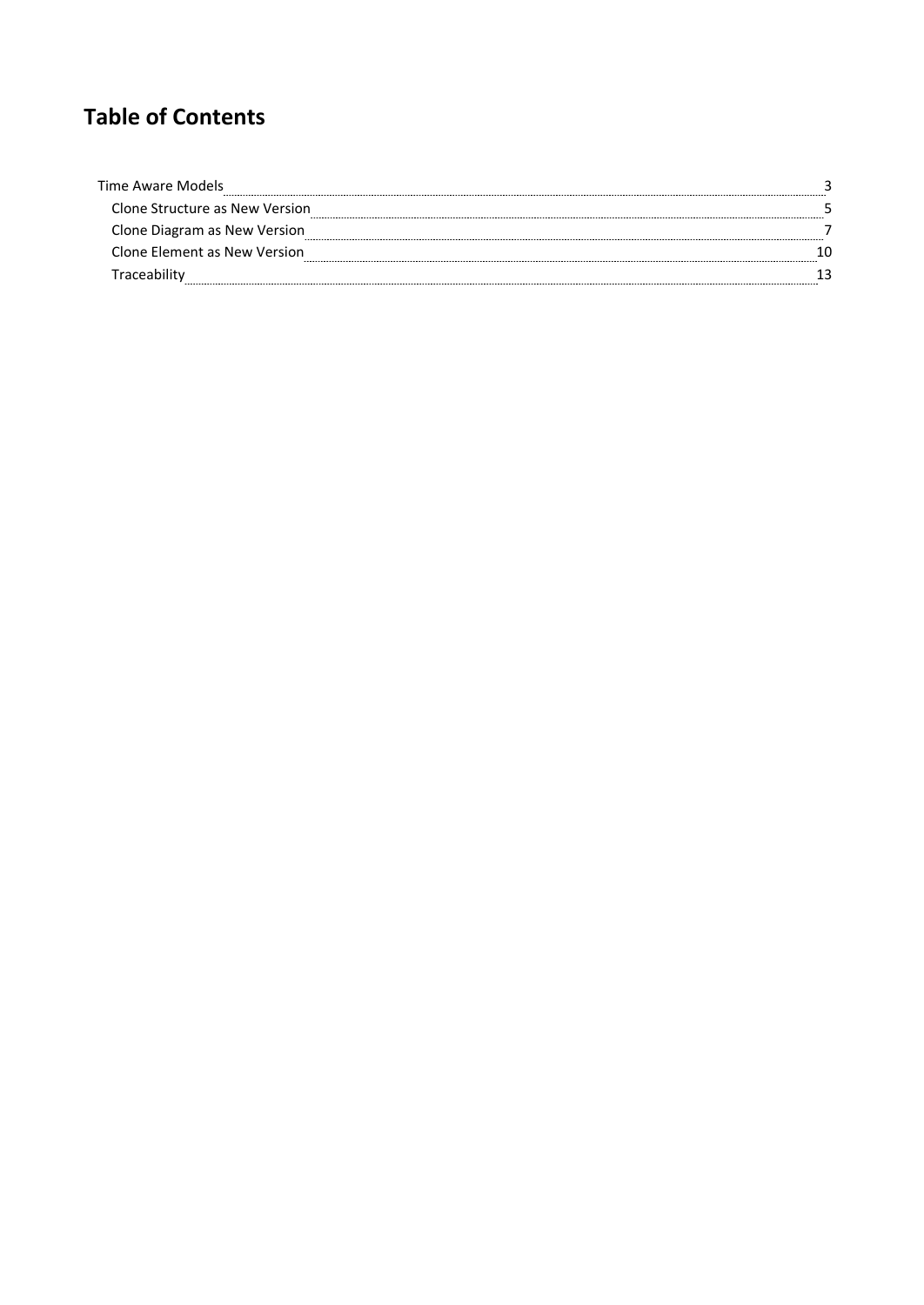### **Time Aware Models**

The Time Aware Modeling feature allows analysts to create incremental versions oftheir models by providing easy access to tools that facilitate the migration of elements through multiple versions. It is now easy to see the evolution of a model over different versions, and create new versions of model elements automatically without altering the underlying structure of the 'As-Is' model.

#### **Background**

Models by definition are an abstraction of things that exist in the real world. Just as time is an important dimension in the physical world, it is also an important concern with models that represent that world. These are some common situations where time and the evolution of versions is important in modeling:

- · Architects use models to document the current state and then move on to the more challenging and rewarding task of defining what the future state will look like, often in a series of transitions
- When new customers are acquired, a Business Analyst is often challenged with describing how a base product should be configured for these different customer groups, resulting in different versions of the same product
- · Business Strategists typically prescribe what a Capability model will look like forthe organization of the future, resulting in at least two versions of the Capability model
- · During mergers and acquisitions, Business Architects are tasked with describing the possible states ofthe enterprise after the takeover is complete
- Engineers are required to develop better or more efficient solutions to meet the challenges of the future, so define newer and better versions of the solution
- Testers need to be aware of different versions of a product when designing and running test cases
- Infrastructure engineers have to define future environments in response to performance or security concerns, creating multiple versions of servers, devices and even whole facilities

All of these situations require that time is incorporated into the models so that it can be reasoned and made explicit. Enterprise Architect's Time Aware modeling facilities can be used in all these situations, to ensure that time is included as a first class citizen in the models. Time is not measured or modeled in absolute or relative terms, but by representing any number of future states or differences in the form of versions.

#### **Introduction**

Time Aware modeling is based on using tools to clone a Package structure (Packages and diagrams only) as a new version, and then selectively over-riding parts of the old version with new elements and relationships using either the 'Clone as New Version' capability or simply adding new material to the model as required. This method allows a highly selective and incremental revision or development of a model, whilst maintaining traceability to both earlier and later development.

Time Aware modeling is not dependent on Version Control or Baseline functionality, but is an entirely separate capability that helps analysts manage multiple versions or revisions of a model in a consistent and fully traceable manner. Conceptually it is analogous to the branching and merging in a Version Control system but as stated it is a separate and unrelated mechanism.

#### **Benefits**

- Easily compare 'As-Is' and 'To-Be' models
- Make changes to subsequent versions without altering the underlying structure of the 'As-Is' diagram
- Get greater control over the evolution and traceability of your overall model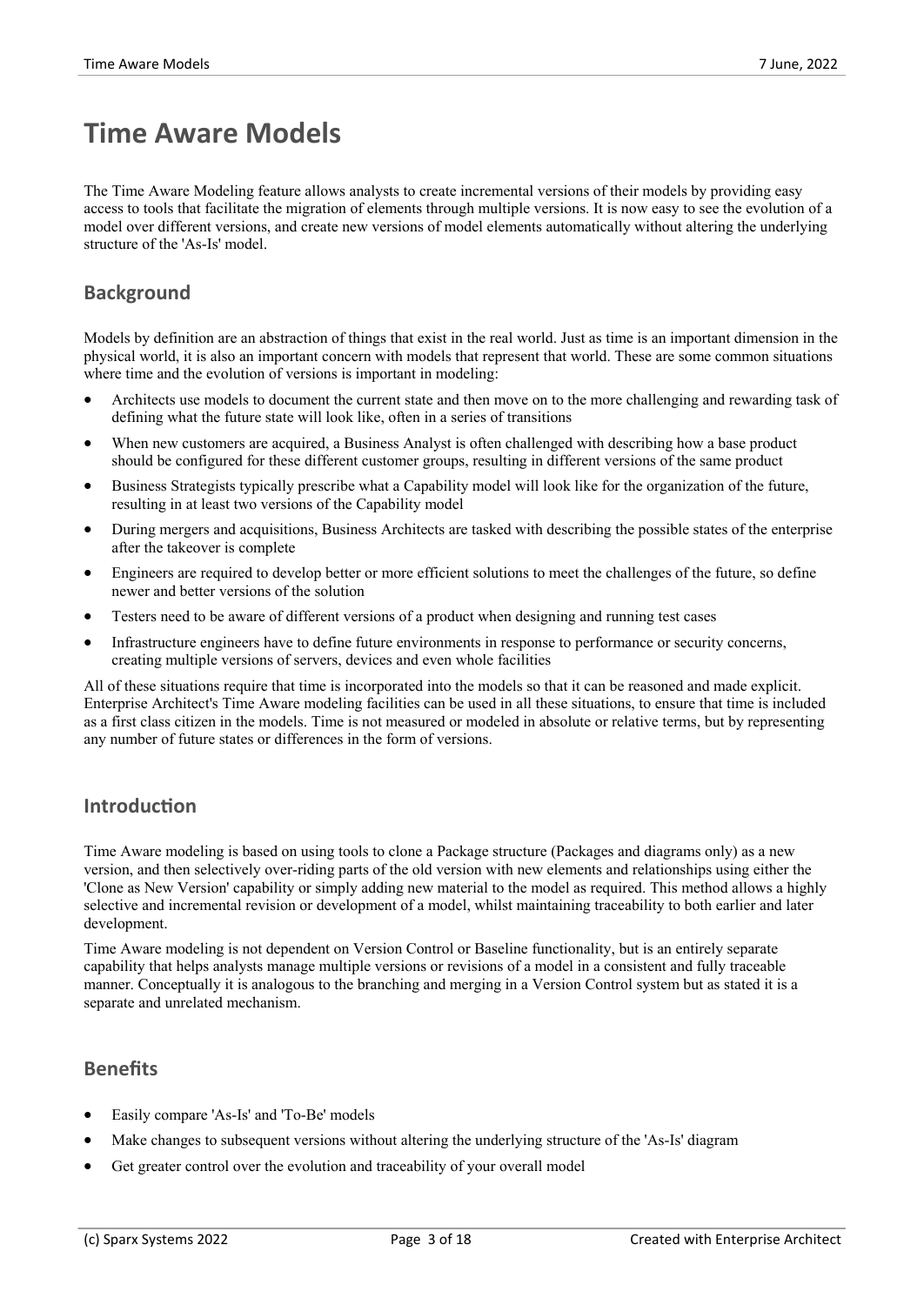· Create Traceability diagrams that outline each stage of the elements' evolution

#### **Time Aware Model**



.<br>Class Diagram:Glider Control System: created: 2/06/2016 modified: 2/06/2016 3:16:04 PM 100% 799 x 1134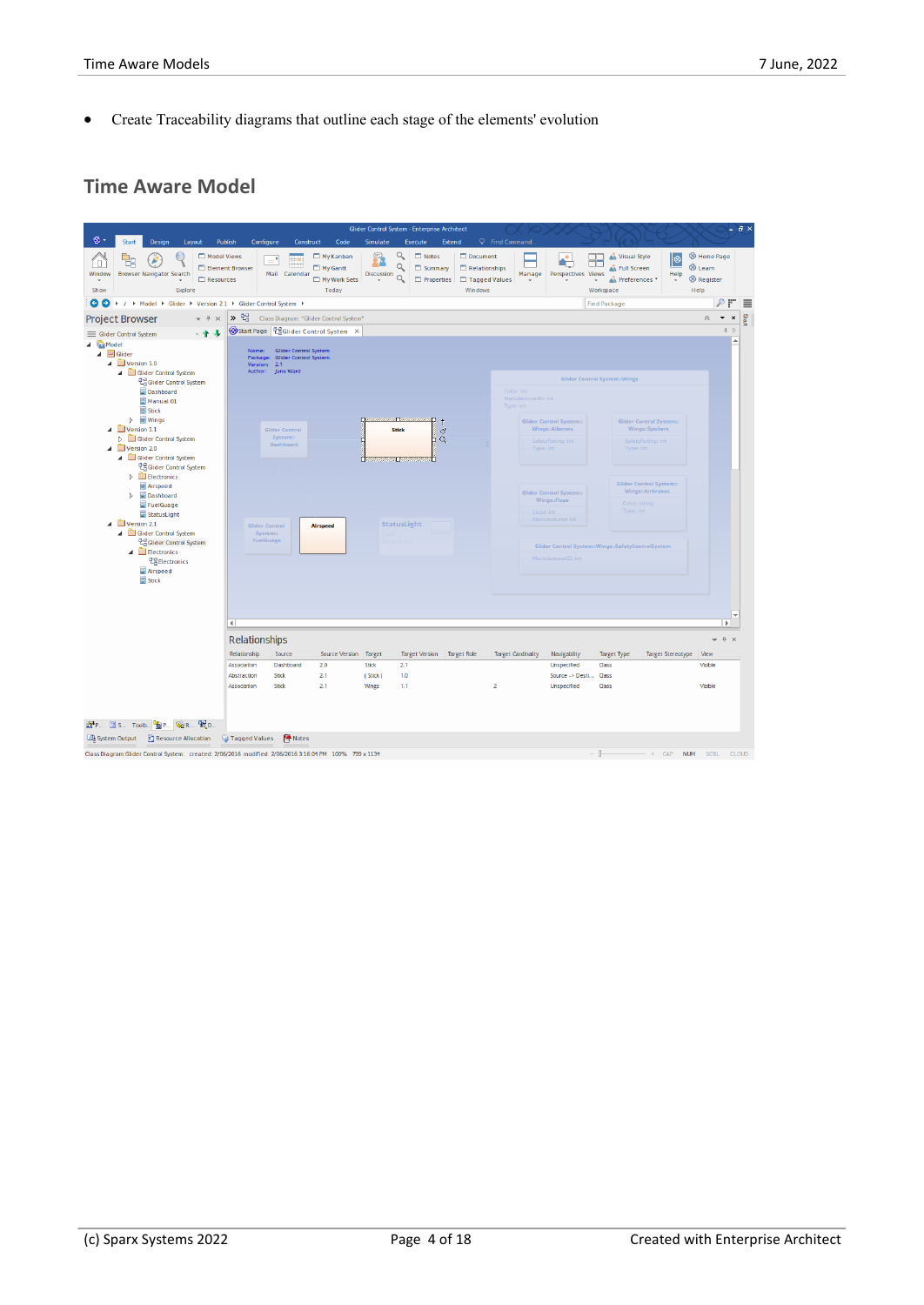## **Clone Structure as New Version**

When using Time Aware modeling, you will typically want to create a new version of a group of elements that are collected together in one or more Packages, and so will need to create a new version of a whole Package structure. Creating a clone of your current model structure is a simple migration process driven by version number. The structure migration process builds a clone of your current Package hierarchy, including diagrams, and updates the Packages and diagrams with a user defined version number. You can also change the structure name, if necessary. All diagram elements translated to the clone diagram are included as linked elements (references) to ensure their encapsulation is maintained with the 'As-Is' model.

As the 'To-Be' model evolves, linked diagram elements from the previous version can be selected and automatically cloned into the new Package structure asrequired. This ensures model assets continue to develop seamlessly between the 'As-Is' and the 'To-Be' model without crossing over.

The facility can operate on Model Packages, Views and lower-level Packages regardless oftheir location in the Browser window.

#### **Access**

| Ribbon       | $Design > Package > Manager > Cone$ Structure as New Version             |
|--------------|--------------------------------------------------------------------------|
| Context Menu | Browser window   Right-click on Package   Clone Structure as New Version |

#### **Create new clone structure**

| <b>Step</b> | <b>Action</b>                                                                                                                                                                    |
|-------------|----------------------------------------------------------------------------------------------------------------------------------------------------------------------------------|
|             | On the 'Enter Name and Version' dialog, the 'Name' field defaults to the currently-selected Package name;<br>if necessary, overtype this with a new name.                        |
|             | Type in the version number for the ('To-Be') clone of the selected structure, and click on the OK button.                                                                        |
|             | The 'Select Structure destination' browser displays.                                                                                                                             |
|             | Select the Package in the project under which to create the clone structure. The <i>current</i> location of the<br>structure is highlighted until you select the clone location. |
|             | Click on the OK button. The clone structure is inserted under the target Package, and the clone diagrams<br>are all opened within the Diagram View as separate tabs.             |

#### **Example**

Start with selecting the root of your 'As-Is' model structure.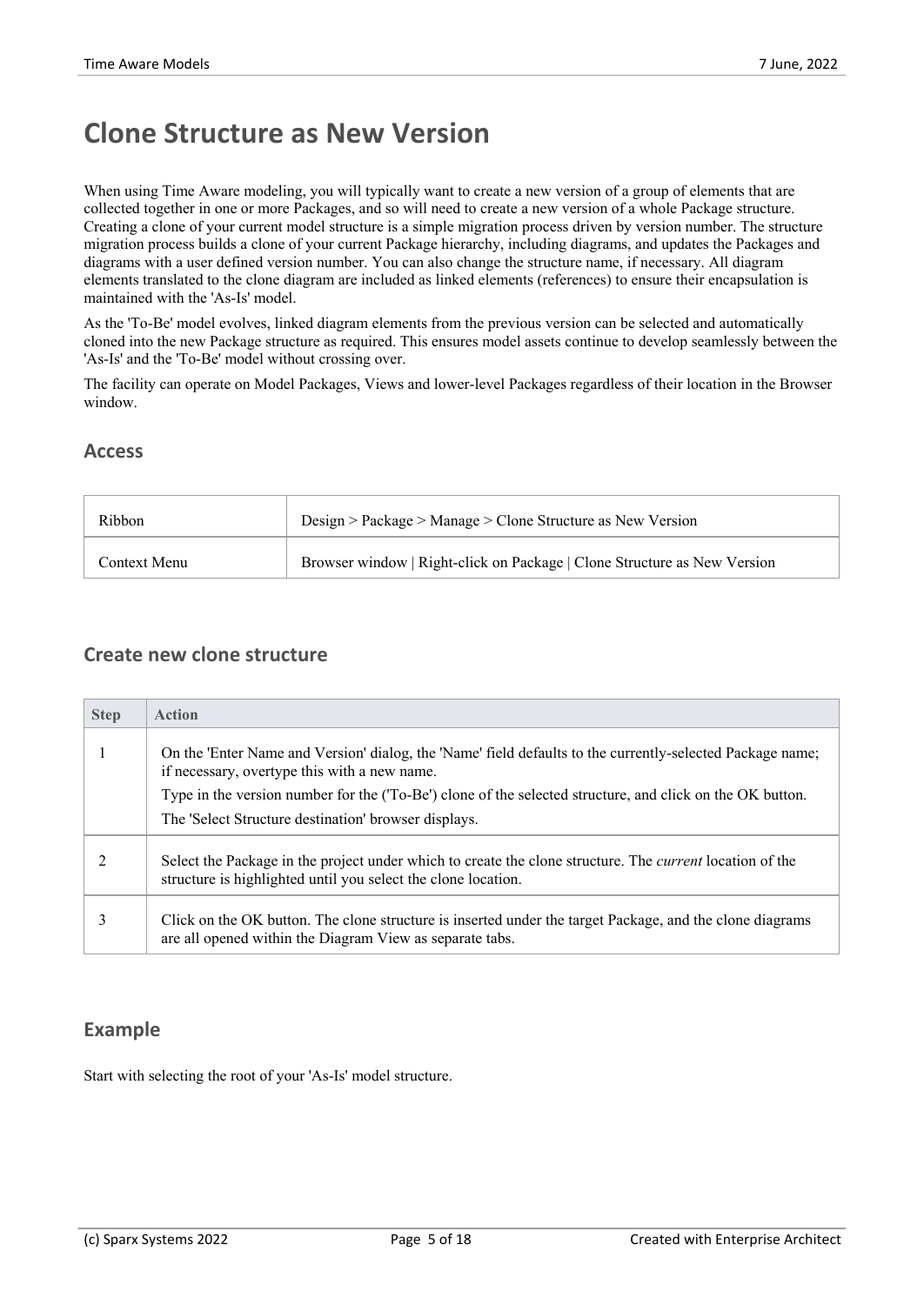

Select the 'Design > Package > Manage > Clone Structure as New Version' ribbon option.

(Alternatively, right-click on the Package and select the 'Clone Structure as New Version...' context menu option.) Specify the name, version number and the target Package for the structure clone.

Finish with the new 'To-Be' model structure.



#### **Notes**

- All Packages in the new structure will be updated with the newly entered version number
- · All diagrams in the new structure will be updated with the newly entered version number
- Elements in the new structure shown in the Browser window are linked elements from the 'As-Is' source Package and retain their 'As-Is' version status
- Note, Text and Boundary elements are cloned into the new version with the diagram
- · Object and Sequence elements are copied into the new structure as new elements with the new version number, and with Trace connectors to the original version elements
- · On the 'Select Structure destination' dialog, you can either select an existing Package as the destination, or create a new Package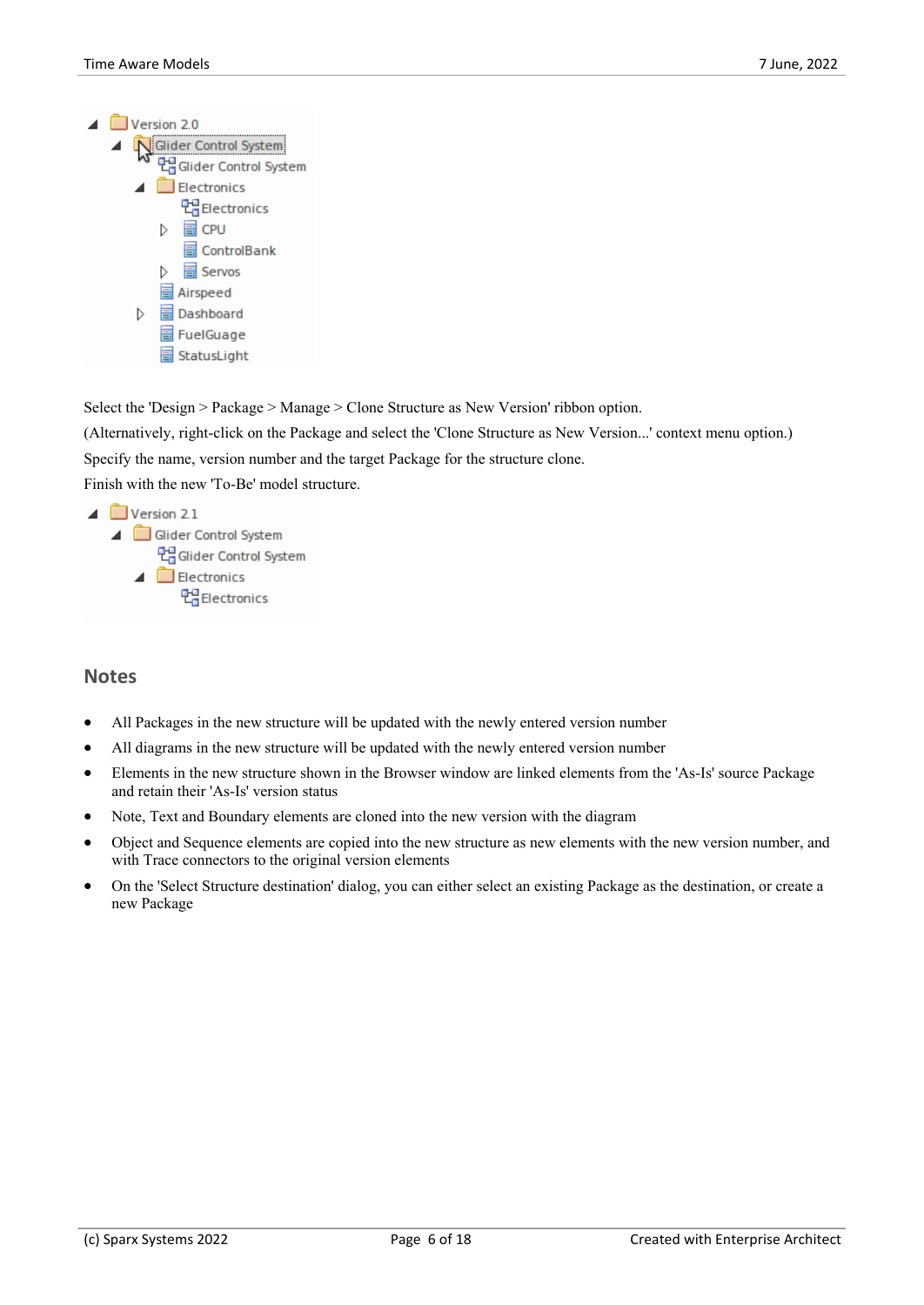### **Clone Diagram as New Version**

There will be circumstances when a modeler needs to clone a diagram on an ad-hoc basis. Even when the modeler has used the 'Clone Package Structure' facility, a diagram might have subsequently been added to the original structure and this diagram can then be cloned separately to ensure the two versions ofthe Package structure are kept synchronized.

Creating a clone of your current model diagram is a simple migration process driven by version number. The diagram migration process builds a clone of your selected diagram and updates it with a user defined version number. All diagram elements contained on the clone diagram are migrated as linked elements to ensure their encapsulation is maintained with the 'As-Is' model.

As the new diagram version evolves, linked diagram elements can be selected and cloned into the new diagram's location as required. This ensures model assets continue to develop seamlessly between the 'As-Is' and 'To-Be' models without crossing over.

As you can have a sequence of cloned diagrams in separate Packages, it might not be apparent that a diagram is one of a line of clones. You can check whether a diagram has clones using the 'Show Diagram Versions' dialog.

#### **Access**

| Design > Diagram > Manage > Clone as New Version<br>Ribbon |  |
|------------------------------------------------------------|--|
|------------------------------------------------------------|--|

#### **Create new clone diagram**

| <b>Step</b> | <b>Action</b>                                                                                                                                                                                                |
|-------------|--------------------------------------------------------------------------------------------------------------------------------------------------------------------------------------------------------------|
|             | On the 'New version number' dialog, type in the version number for the ('To-Be') clone of the selected<br>diagram, and click on the OK button.<br>The 'Select Diagram destination' browser displays.         |
|             | Browse for and select the destination (To-Be') Package for the clone diagram, and click on the OK button.<br>The diagram is cloned to the destination Package, and automatically opened in the Diagram View. |

#### **Example**

Select a diagram to clone.



Select the 'Design > Diagram > Manage > Clone as New Version' ribbon option.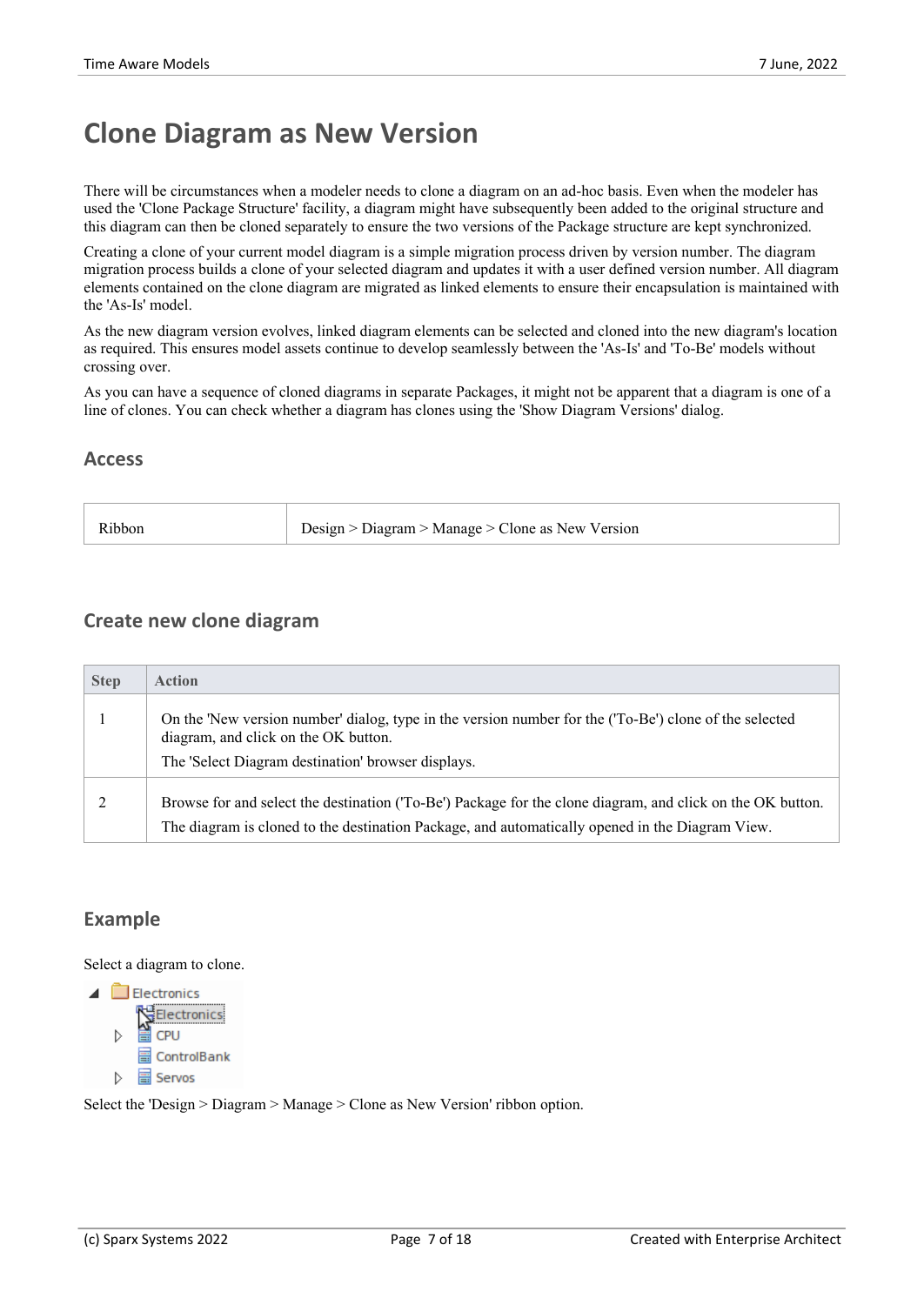| View Diagram As               |  |
|-------------------------------|--|
| Clone Diagram as New Version. |  |
| Copy / Paste                  |  |
| Add Custom Reference          |  |
| Print Diagram(s)              |  |

Specify the version number and the target location for the clone diagram. Review the clone diagram when it is automatically opened.

| ◢ | Version 2.1             |
|---|-------------------------|
|   | $\Box$ Electronics<br>◢ |
|   | <b>PH</b> Electronics   |
|   |                         |

#### **Show Diagram Versions**

When a diagram is cloned, a custom reference is added to the diagram (in the t\_xref table). This custom reference provides information on the clone, through the 'Show Diagram Version' dialog.

To display this dialog, right-click on the diagram in the Browser window and select the 'Show Diagram Versions' option.

| Show Diagram Version: Primary Use Cases |                |                             |                       |                       |                             | × |
|-----------------------------------------|----------------|-----------------------------|-----------------------|-----------------------|-----------------------------|---|
| Source                                  | Source Version | Source Package              | Target                | <b>Target Version</b> | Target Package              |   |
| Primary Use Cases 2.0                   |                | Primary Use Cases:: Phase 3 | Primary Use Cases 1.5 |                       | Primary Use Cases::Phase 2  |   |
| Primary Use Cases 1.5                   |                | Primary Use Cases::Phase 2  | Primary Use Cases 1.0 |                       | Primary Use Cases:: Phase 1 |   |
|                                         |                |                             |                       |                       |                             |   |
|                                         |                |                             |                       |                       |                             |   |
|                                         |                |                             |                       |                       |                             |   |
|                                         |                |                             |                       |                       |                             |   |
|                                         |                |                             |                       |                       |                             |   |
|                                         |                |                             |                       |                       |                             |   |
|                                         |                |                             |                       |                       |                             |   |
|                                         |                |                             |                       |                       |                             |   |
|                                         |                |                             |                       |                       |                             |   |
|                                         |                |                             |                       |                       |                             |   |
| Open Source                             | Open Target    |                             |                       |                       | Close<br>He                 |   |

Where there is more than one clone in a sequence, the versions are listed with the most recent first and the original clone last.

You can open either the clone diagram (the source) or the diagram it was cloned from (the target) by clicking on the Open Source button or Open Target button.

You can also right-click on a diagram entry and select from there context menu options:

- · Open Source Diagram display the clone diagram in the Diagram View
- · Open Target Diagram display the cloned diagram in the Diagram View
- Find Source Diagram highlight the clone diagram in the Browser window
- Find Target Diagram highlight the cloned diagram in the Browser window

#### **Notes**

Clone diagrams will be updated with the newly entered version number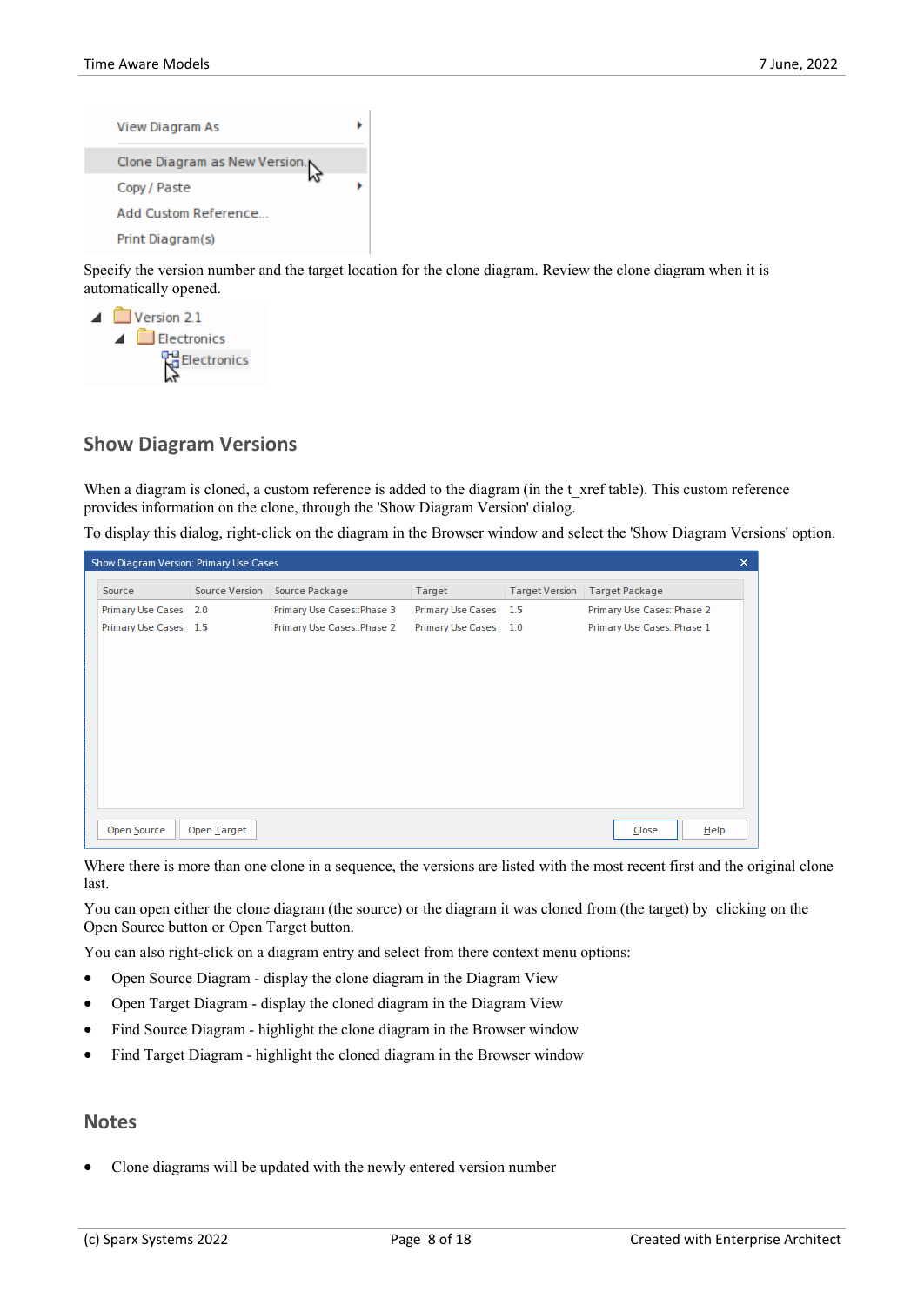- Browser window elements in the new structure are linked elements from the 'As-Is' Package source and retain their 'As-Is' version status
- Note, Text and Boundary elements are cloned into the new version with the diagram
- · Object and Sequence elements are copied into the new version, with the new version number, and with Trace connectors to the original version elements
- · You can either select an existing Package or create a new destination Package in the 'Select Diagram destination' dialog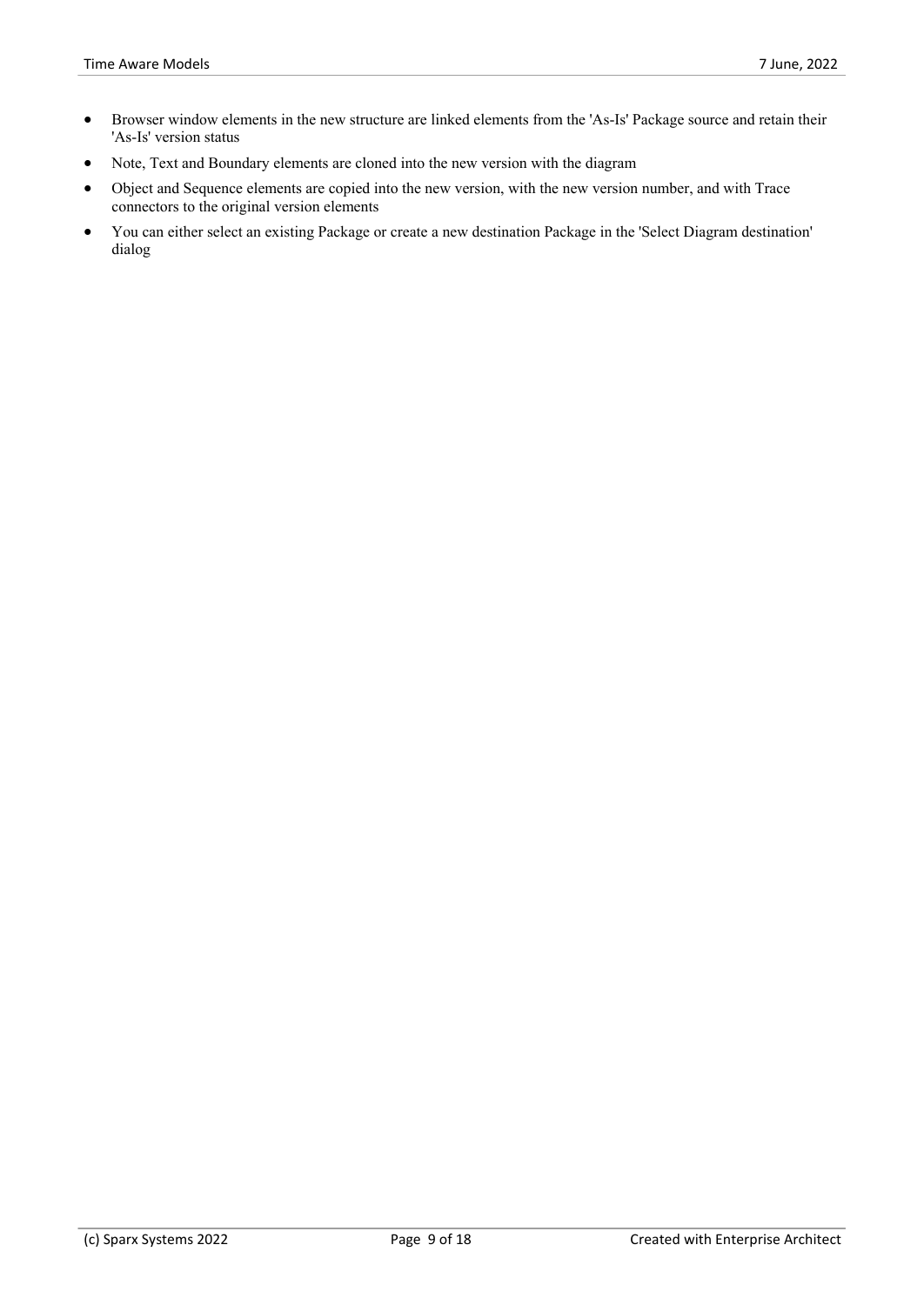# **Clone Element as New Version**

Cloned elements are the core of the Time Aware modeling capability. When a clone is made, a new element is added to the 'To-Be' model and a trace relationship is added that connects the new element back to its 'protege' in the 'As-Is' model. This allows details to be added to the cloned element leaving the 'As-Is' element in its original state. Creating clone elements helps maintain seamless development between the 'As-Is' and 'To-Be' model, ensuring changes are well defined, encapsulated and traceable.

Creating a clone of the linked elements on a diagram is a simple migration process driven by version number. The element migration process builds a clone of your selected element and updates it with a user defined version number. In addition to duplicating their base version, the necessary relationships between the clone and the original are created to ensure the logical consistency and traceability of the new model. When cloning an element as a new version, Enterprise Architect intelligently determines where to route the new element's relationships to correctly reflect the intent of the new model version.

Where a relationship exists to another model element in a previous version, the model is examined to see if there is a new version of the target element first and, if so, that element is now used as the target of the relationship. If there is no over-ride, the relationship is set to the existing element. This behavior is extremely useful when studying the impact of making changes to elements in base versions that are expected to remain unchanged throughout multiple versions of a model's lifecycle.

#### **Access**

On a 'To-Be' clone diagram containing an external element (an element held in a different Package) to be cloned, click on the element.

| Ribbon       | $Design > Element > Manager > Cone$ Element as New Version          |
|--------------|---------------------------------------------------------------------|
| Context Menu | On a diagram, right-click on element   Clone Element as New Version |

#### **Create a new clone element**

| <b>Step</b>   | <b>Action</b>                                                                                                                                                                                                                                                               |
|---------------|-----------------------------------------------------------------------------------------------------------------------------------------------------------------------------------------------------------------------------------------------------------------------------|
|               | On the 'New version number' dialog, the 'Enter Value' field defaults to the version number of the current<br>diagram as the version number to apply to the clone element. You would tend to use this number but, if<br>necessary, you can overtype it with a different one. |
| $\mathcal{L}$ | Click on the OK button. The external element becomes a clone in the diagram's parent Package, with the<br>specified version number.                                                                                                                                         |

#### **Example**

Select a linked element on the 'To-Be' diagram clone.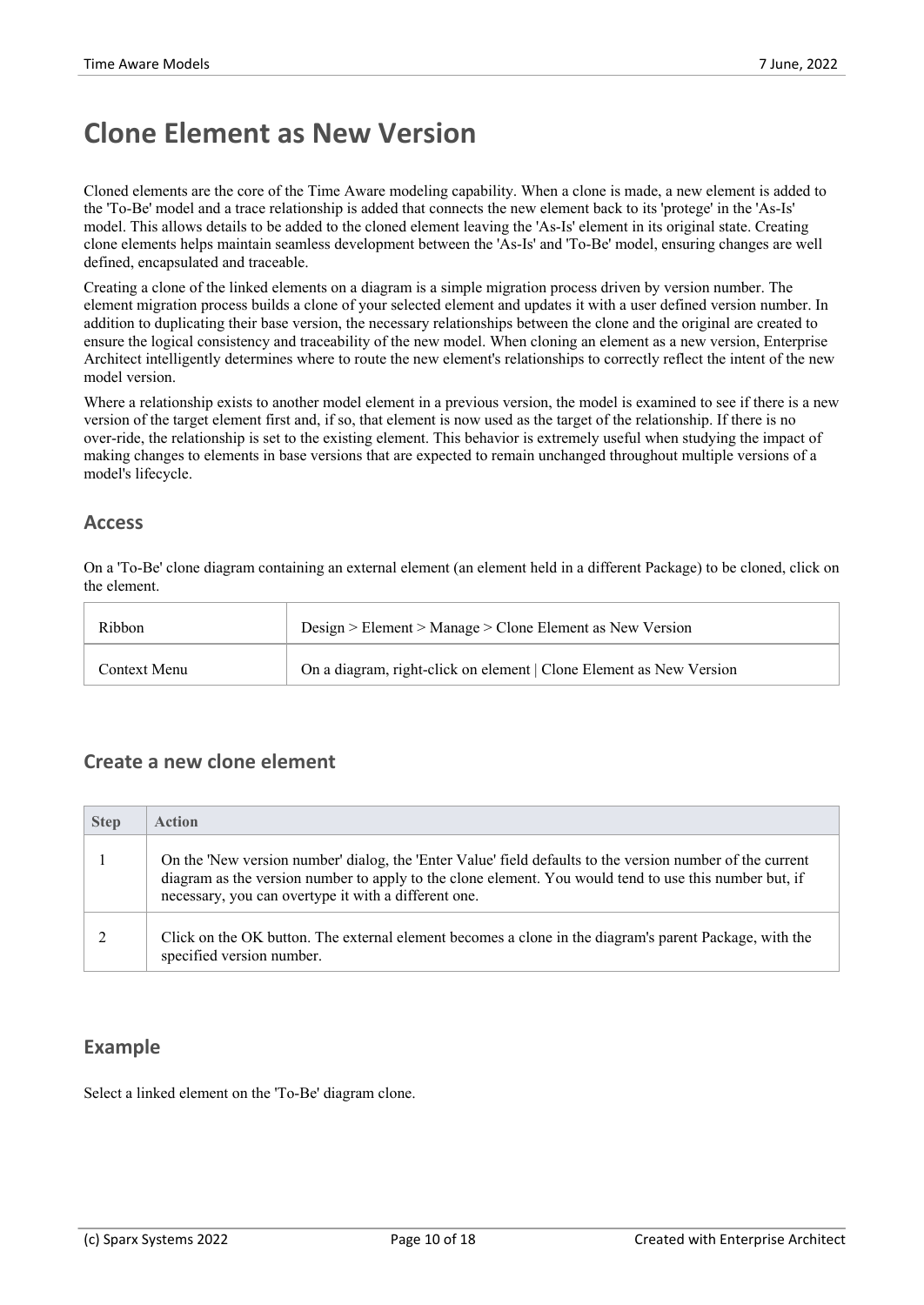

Select the 'Design > Element > Manage > Clone Element as New Version' ribbon option.

Alternatively the option can be found in the diagram context menu.



#### **Update linked diagram objects**

When an element has been updated to the current version, update diagrams might still contain linked diagram object references to the old version of that element. If you want to make one of these diagram objects the same version as the updated element:

- 1. Right-click on the object linked to the old version and
- 2. Select the 'Update Element to Version '%s' option from the element context menu

This will update the old linked diagram object with the new version of the diagram object.

#### **Notes**

- The clone element will be created in the same Package as the current diagram
- When cloning an element, all parent and child elements will also be cloned to maintain element hierarchy
- The 'Clone Element as New Version' menu option is not available for elements contained in the diagram's parent Package
- Package, Note, Text and Boundary diagram elements are excluded from this feature
- The clone element will maintain relationship links with previous version elements
- A Trace relationship link is created between the clone and the source element
- Use the 'Filter to Version' option in the diagram 'Properties' dialog to filter elements by version on the diagram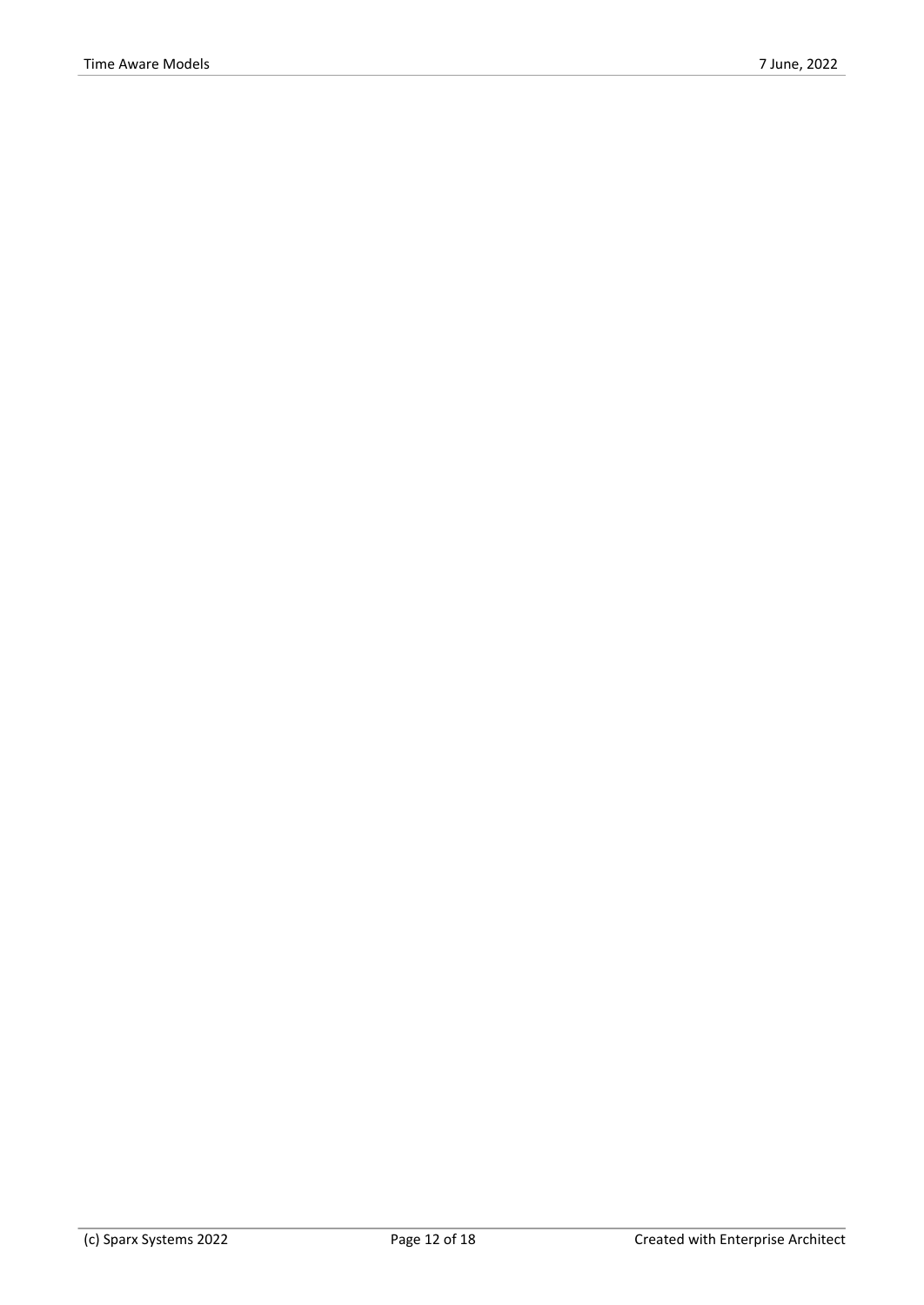# **Traceability**

Time Aware models are effective, but it quickly become difficult to understand all the connections between new and existing elements particularly over multiple versions. Enterprise Architect is a collaborative platform and excels at creating visualizations of the relationships and traces between different parts of the model. There are a range of useful and compelling tools that can be used to visualize these relationships.

#### **The Traceability Window**

You can use the Traceability window to trace element relationships. Access the window using the 'Design >Element > Trace' ribbon option.



#### **Insert Related Elements**

You can use the Insert Related Elements feature to create a Traceability diagram that outlines each stage of the element's evolution.

| <b>Step</b> | <b>Action</b>                                                                                                                                                                |
|-------------|------------------------------------------------------------------------------------------------------------------------------------------------------------------------------|
|             | Create a Custom diagram with the name 'Traceability'. (Use 'Technology Type': 'Extended' and 'Diagram<br>Type': 'Custom'.)                                                   |
|             | Drag the subject element from the Browser window onto the diagram.                                                                                                           |
|             | Right-click on the element in the diagram and select the 'Design > Element > Add Element > Related<br>Element' ribbon option. The 'Insert Related Elements' dialog displays. |
| 4           | On the dialog:                                                                                                                                                               |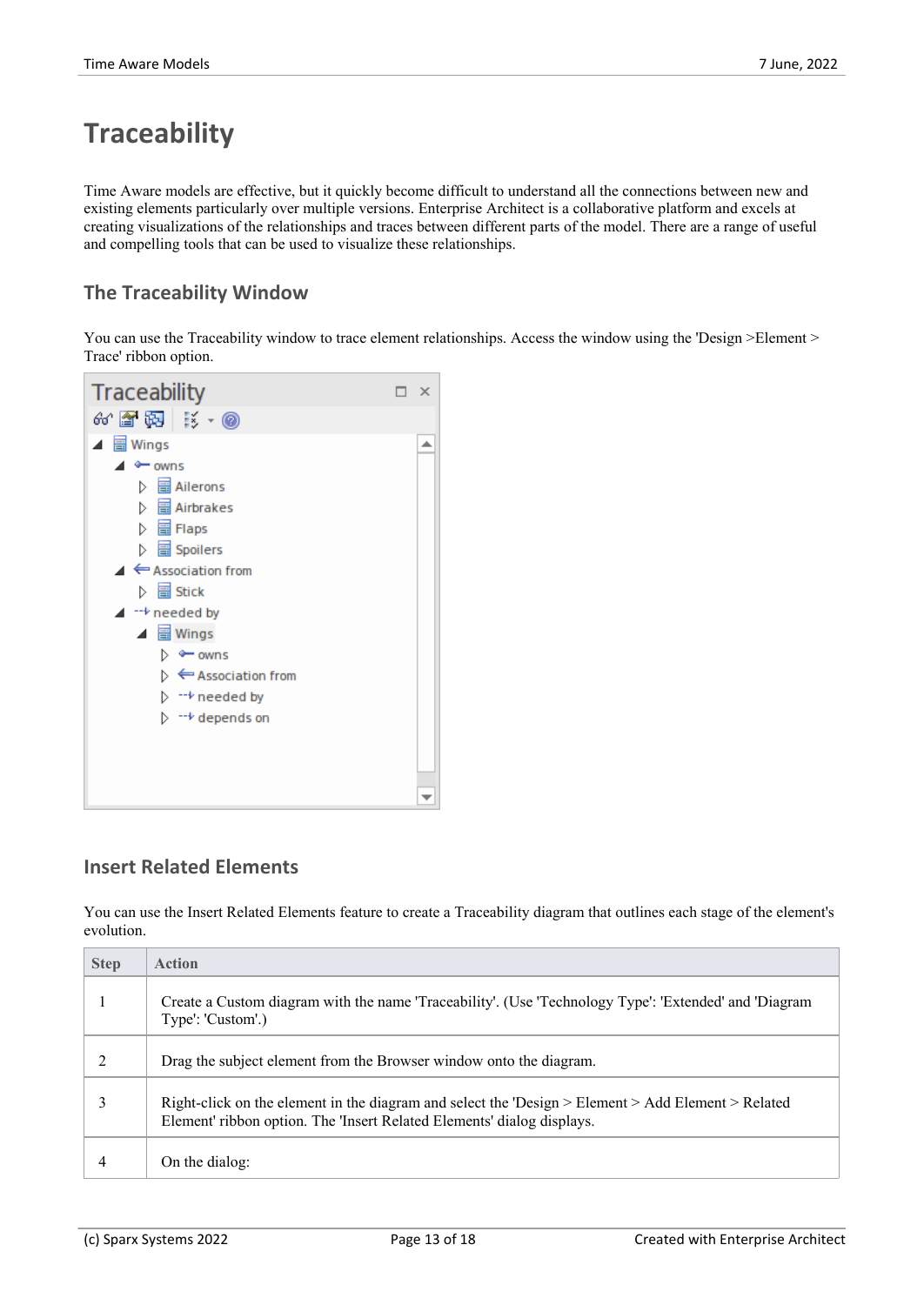| Select 'Trace' in the 'Connector types' panel                                                                                                            |
|----------------------------------------------------------------------------------------------------------------------------------------------------------|
| Set the 'Find Relationships to' depth level                                                                                                              |
| Click on the Refresh button                                                                                                                              |
| In the list of results, select the checkbox against each required diagram element, and click on the OK<br>button. The elements are added to the diagram. |

#### **Example**

Drag the required element onto the diagram.



Click on the element and select the 'Design > Element > Add Element > Related Element' ribbon option, or right-click and select the context menu option 'Insert Related Elements...'

Configure the 'Insert Related Element' dialog.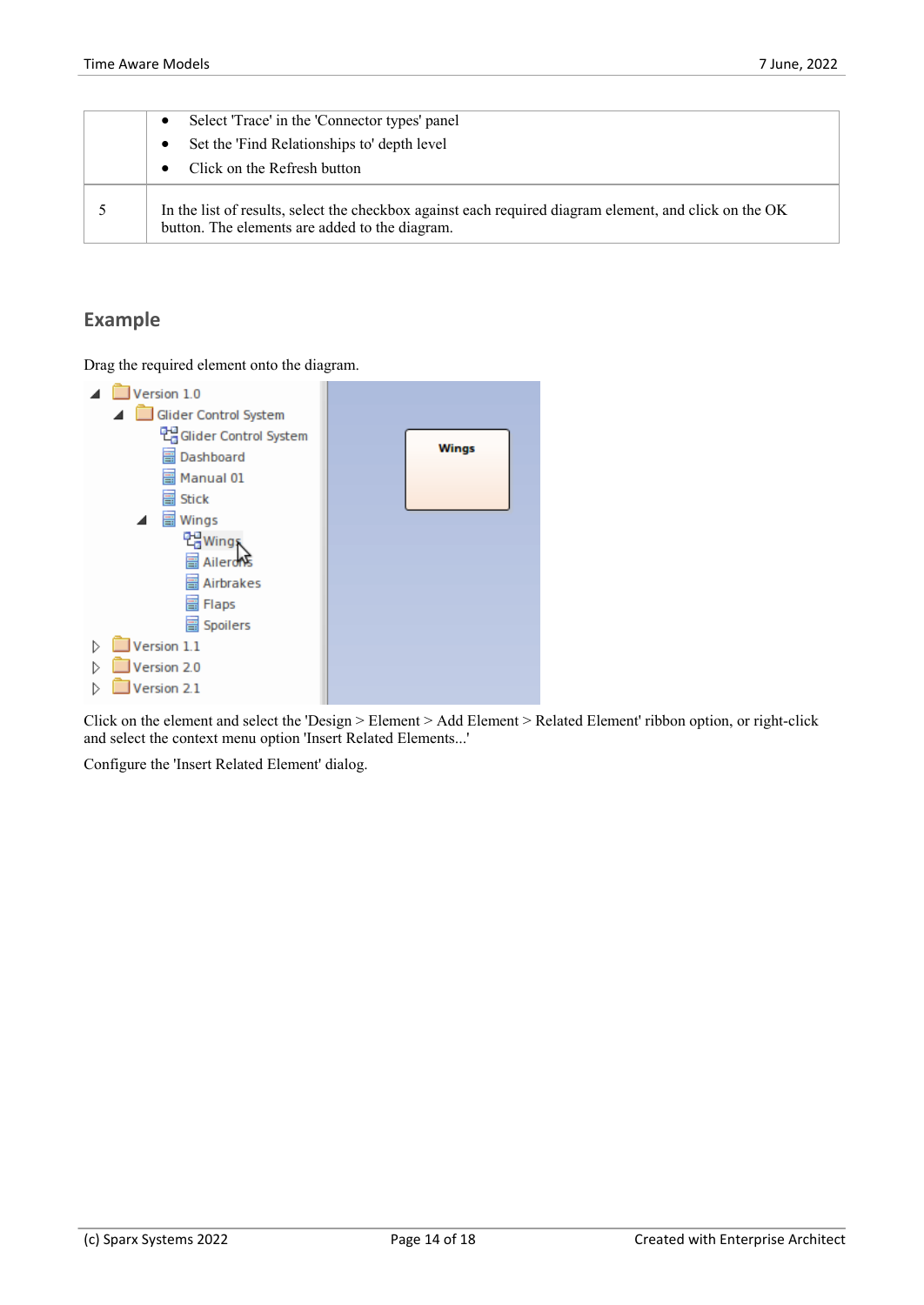| <b>Insert Related Elements</b>                                           |                                                          |                                                                         |         | ×                                  |
|--------------------------------------------------------------------------|----------------------------------------------------------|-------------------------------------------------------------------------|---------|------------------------------------|
| Connector types:<br>→ Association<br>→ Dependency<br>$\Rightarrow$ Trace | ✓                                                        | Element types:<br>he Class                                              |         | ✓                                  |
| <b>Link Direction:</b><br>Limit to Namespace:                            | $<$ All $>$<br>$\overline{\phantom{a}}$<br><none></none> | Find relationships to:                                                  | 5       | levels<br>$\overline{\phantom{a}}$ |
| All<br>Clear                                                             |                                                          |                                                                         | Refresh | Clear                              |
| Depth<br>Name                                                            | Drag a column header here to group by that column.       | Package                                                                 |         | In Diagram<br>                     |
| Wings<br>✓<br>畐<br>✓<br>2<br>Wings<br>畐<br>Wings<br>✓<br>3<br>畐          |                                                          | Glider Control System<br>Glider Control System<br>Glider Control System |         | No<br>No<br>No                     |
|                                                                          |                                                          |                                                                         |         |                                    |
|                                                                          |                                                          |                                                                         |         |                                    |
|                                                                          |                                                          |                                                                         |         |                                    |
| √ Layout Diagram when complete.                                          |                                                          | OK                                                                      | Cancel  | Help                               |

Finish setting the diagram layout and property options, and click on the OK button.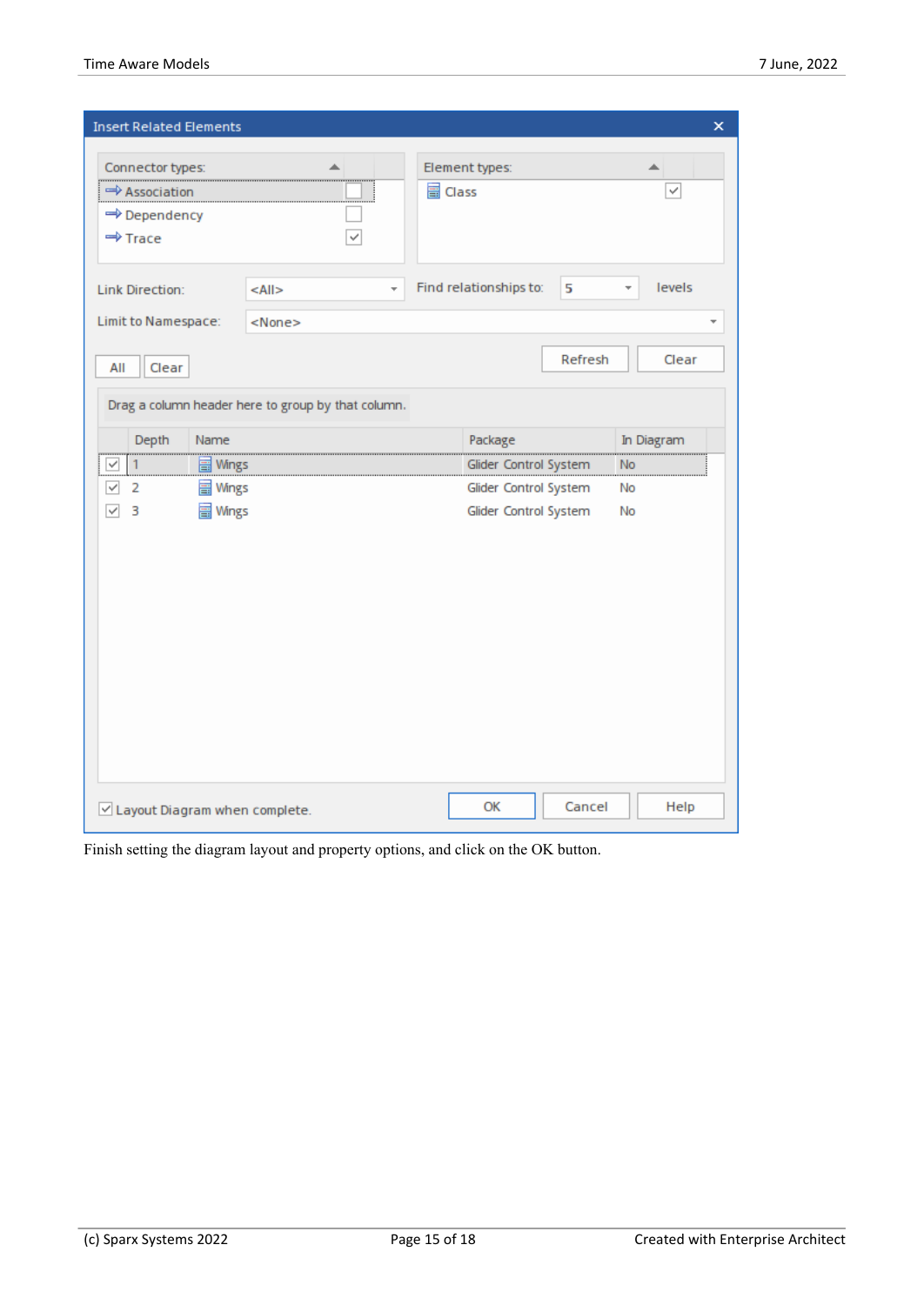

#### **Relationships**

The docked Relationships window is a useful tool for viewing the relationships between 'As-Is' and 'To-Be' models. Selecting the 'Source Version' and 'Target Version' report columns brings clarity of relationships.

In the Relationships window, right-click on a selected relationship to open the context menu; you can view properties, find element usage and locate source and target elements.

| Relationships |              |                |              |                       |                    |                           | $-4 \times$  |                    |                          |         |
|---------------|--------------|----------------|--------------|-----------------------|--------------------|---------------------------|--------------|--------------------|--------------------------|---------|
| Relationship  | Source       | Source Version | Target       | <b>Target Version</b> | <b>Target Role</b> | <b>Target Cardinality</b> | Navigability | <b>Target Type</b> | <b>Target Stereotype</b> | View    |
| Association   | <b>Stick</b> | 1.0            | (Wings)      | 1.0                   |                    | $\overline{2}$            | Unspecified  | Class              |                          |         |
| Association   | <b>Stick</b> | 1.0            | Wings        | 1.1                   |                    | $\overline{2}$            | Unspecified  | Class              |                          | Visible |
| Association   | (Dashboard)  | 1.0            | <b>Stick</b> | 1.0                   |                    |                           | Unspecified  | Class              |                          |         |
| Association   | Dashboard    | 2.0            | <b>Stick</b> | 1.0                   |                    |                           | Unspecified  | Class              |                          | Visible |
|               |              |                |              |                       |                    |                           |              |                    |                          |         |
|               |              |                |              |                       |                    |                           |              |                    |                          |         |
|               |              |                |              |                       |                    |                           |              |                    |                          |         |
|               |              |                |              |                       |                    |                           |              |                    |                          |         |
|               |              |                |              |                       |                    |                           |              |                    |                          |         |
|               |              |                |              |                       |                    |                           |              |                    |                          |         |
|               |              |                |              |                       |                    |                           |              |                    |                          |         |

#### **Version Filtering**

When working on a diagram containing elements from different versions of your model, you can easily select to filter out elements not in the current version.

| <b>Step</b> | ction                                                                                           |
|-------------|-------------------------------------------------------------------------------------------------|
|             | Right-click on the diagram background and select the 'Properties' option to display the diagram |